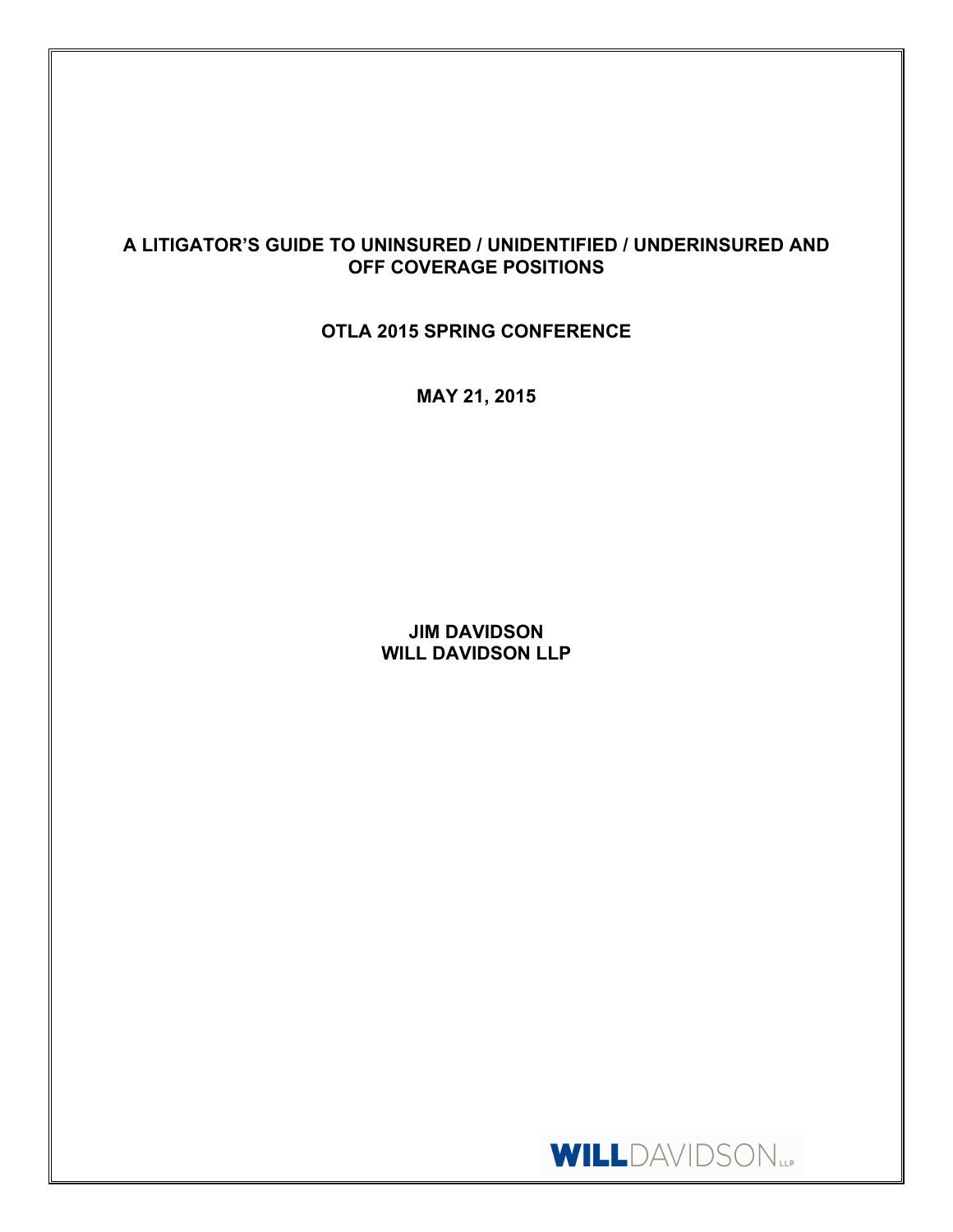# **INTRODUCTION**

In Ontario, insurance coverage issues involving uninsured, unidentified and underinsured motorists continue to confuse and frustrate even the most experienced counsel. The purpose of this paper is to provide a practical guide to the numerous scenarios that give rise to such issues within the context of personal injury claims.

The starting point for this discussion is the very basic understanding that claims involving uninsured and unidentified motorists (where there is no insurance) are treated much differently than claims involving underinsured motorists (where there is not enough insurance).

In either case, an injured person may be able to seek compensation under one or both of the following insurance policies.

- A claim involving an uninsured or unidentified motorist is made against the **Uninsured Automobile Coverage** section of the Ontario Automobile Policy.
- By contrast, a claim involving an underinsured motorist can only be made against an **OPCF 44R – Family Protection Endorsement** which is typically (but not always) additional coverage forming part of the Ontario Automobile Policy.

While both policies are often dealt with together, it is important to know that they are different documents dealing with different situations.

### **UNINSURED AUTOMOBILE COVERAGE**

A claim for Uninsured Automobile Coverage ("UAC") typically arises from one of the following situations:

- A person is injured by of the negligence of a driver of a vehicle that was not insured;
- A person is injured by of the negligence of a driver of a vehicle that flees the scene;
- A person is injured by the negligence of the driver of an insured vehicle that was being driven without the owner's consent.

A person injured in any of these situations will not be able to make a claim against a third party liability policy. Accordingly, their only recourse is against the UAC provisions of any valid automobile policy for which they are entitled to make a claim.

### **The Relevant Documents**

Uninsured Automobile Coverage finds its source in the following 3 documents:

- 1. Section 265 of the *Insurance Act*;
- 2. Regulation 676 of the *Insurance Act*;
- 3. *Section 5* of the Ontario Automobile Policy.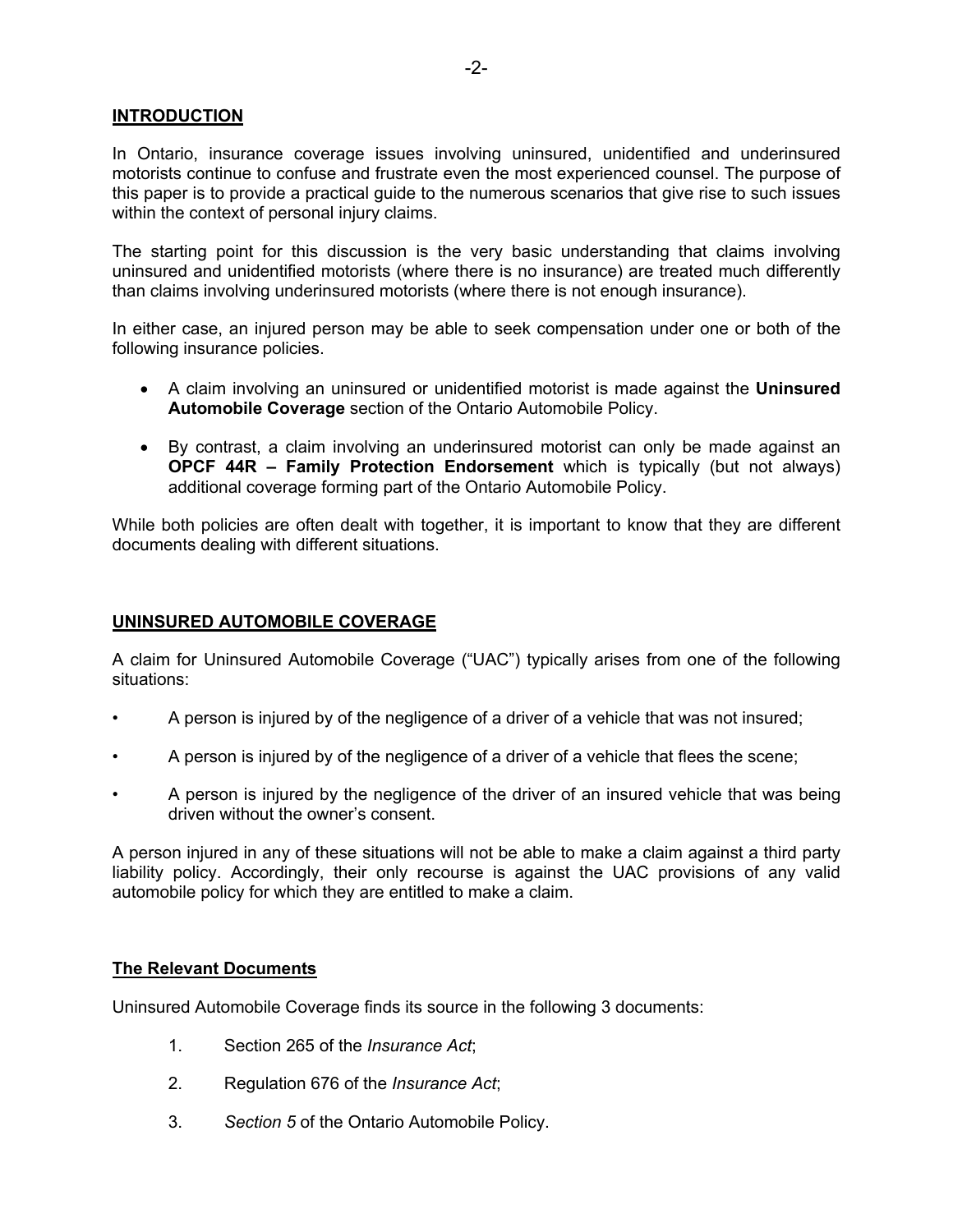Ultimately, UAC is a creature of Statute and more specifically s. 265 of the Ontario *Insurance Act* which reads in part:

**265(1) Every contract evidenced by a motor vehicle liability policy shall provide for payment of all sums that,**

**(a) A person insured under the contract is legally entitled to recover from the owner or driver of an uninsured automobile or unidentified automobile as damages for bodily injuries resulting from an accident involving an automobile;…**

This section of the *Act* is further regulated by Ontario *Insurance Act Regulation* 676 known as the "Schedule – Uninsured Automobile Coverage". This Schedule sets out the important procedures that must be followed when making a claim under this section.

The final relevant document is *Section 5* of the Ontario Automobile Policy which essentially incorporates the procedures set out in the *Schedule* into the actual policy wording.

All three documents must be considered when making a UAC claim.

## **Under Which Policy Can an Injured Person Claim?**

- 1. If the injured person is the occupant of an insured vehicle then the claim is made to the insurer of that vehicle (OAP s. 5.3.1).
- 2. If the injured person is an occupant of an uninsured vehicle or a pedestrian injured by and uninsured or unidentified vehicle then the claim can be made to the insurer of:
	- A car they own (OAP s. 5.3.1);
	- A car their spouse owns (OAP s. 5.3.1);
	- A car of any person to whom they would be considered a "dependent relative"; (OAP s. 5.3.1 with certain limitations OAP s. 5.3.2).

Additionally, in certain circumstances a claim may also be made to:

- The insurer of a company car (with certain restrictions see OAP s. 5.3.1):
- The insurer who provided the injured person accident benefits (see *McArdle v. Bugler* (2006) 82 O.R. (3d) 362 but also *McKenzie v. Zhang* 2013 ONSC 982;
- As a last resort, the Motor Vehicle Accident Claims Fund.

It is important to note that section 1.8.2 of the OAP can operate to exclude such coverage (including coverage for occupants) under certain circumstances where the vehicle is being knowingly operated by an excluded driver or without the owner's consent.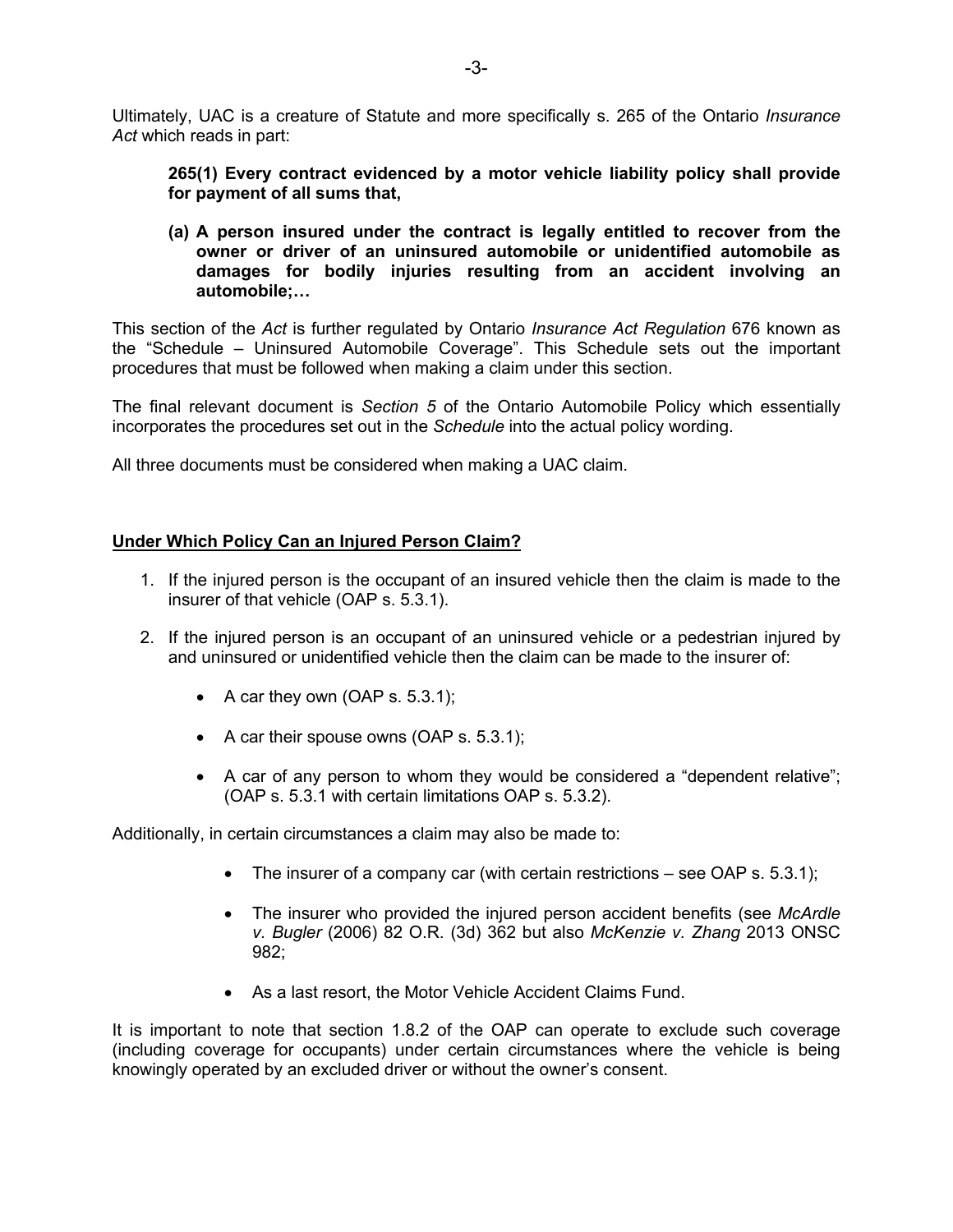### **Other Important Issues and Considerations When Making a UAC claim**

### *Family Law Act Claimants*

*Family Law Act* claimants are also permitted to make claims under the UAC provisions of the Ontario Automobile Policy. In this regard, Section 265(1) of the *Insurance Act* states the following:

**Every contract evidenced by a motor vehicle automobile policy shall provide payment of all sums that,** 

**…**

**(b) any person is entitled to recover from the owner or driver of an uninsured or unidentified automobile as damages for bodily injury to or the death of a person insured under the contract resulting from an accident involving an automobile.**

### *Notice Requirements*

*Section 6* of *Regulation 676* deals with the Notice provisions involving UAC motorist claims. That section reads as follows:

6.(1) A person entitled to make a claim in respect of the bodily injury or death of a person under the contract shall do so in accordance with this section.

(2) The claimant shall give the insurer written notice of the claim within **thirty days** after the accident or as soon as it is practicable after that date.

(3) The claimant shall give the insurer, within **ninety days** of the accident or as soon as practicable after that date, such proof as is reasonably possible in the circumstances of the accident, the resulting loss and the claim.

(4) The claimant shall provide the insurer upon request with a certificate of the medical or psychological advisor of the person insured under the contract stating the cause of the injury or death and, if applicable, the nature of the injury and the expected duration of any disability.

(5) The claimant shall provide the insurer with the details of any other insurance policy, other than a life insurance policy, to which the claimant may have recourse…

### *Additional Requirements for Claims Involving Unidentified Vehicles*

It is very important to note that the Notice requirements for cases involving an unidentified vehicle are more demanding and require almost immediate action compared to the Notice requirements involving an uninsured vehicle. In this regard, *Section 3* of *Regulation 676* reads as follows: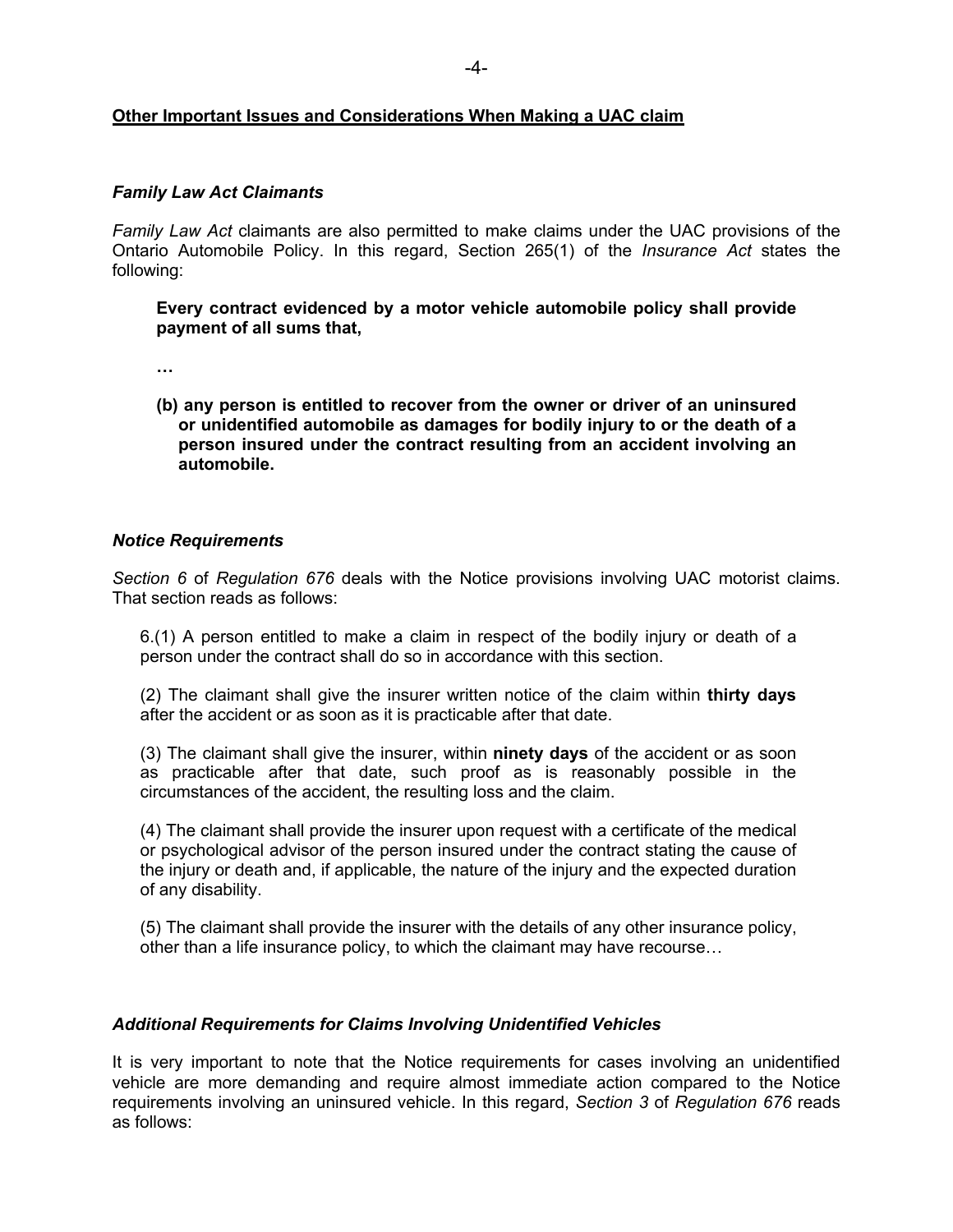3. (1) This section applies if an unidentified automobile has caused bodily injury or death to a person insured under the contract.

(2) The person, or his or her representative, shall report the accident to a police officer, peace officer or judicial officer within **twenty-four hours** after it occurs or as soon as practicable after that time.

(3) The person, or his or her representative, shall give the insurer a written statement within **thirty days** after the accident occurs or as soon as is practicable after that date setting out the details of the accident.

(4) The statement shall state whether the accident was caused by a person whose identify cannot be ascertained and whether the person insured under the contract was injured or killed and property was damaged in the accident.

(5) The person, or his or her representative, shall make available for inspection by the insurer upon request the automobile in which the person was an occupant when the accident occurred.

### *Consequences of Failing to Give Proper Notice*

The failure to give proper notice may not necessarily be fatal to a claim under the uninsured provisions of the policy. In *Coombs v. Royal Insurance Company of Canada*, [1986] 19 C.C.L.I. 163, the injured person reported a claim involving an unidentified motorist to his insurer almost one year post accident. The court hearing this case, considered the issue of prejudice and whether or not the insurer had been prejudiced by the late notice. At paragraph 31 of the decision, the following is stated:

**In considering all the equities in this case, and acknowledging that that the plaintiff does not come with clean hands because of his misstatement I am persuaded that the late notice and the lack of proof of a claim constitute imperfect compliance within the meaning of Section 106 of the** *Insurance Act.* **The misstatement is not of such consequence to the insurer that I would take it to raise the status of the situation to one of non compliance. Accordingly, the Court has the discretion to allow for relief from forfeiture. Since the insurer has not demonstrated it was actually prejudiced or potentially prejudiced by the imperfect compliance, on all the equities I think the Court should relieve from forfeiture in this case. There will therefore be judgement to the plaintiff…**

### *Limitation Periods*

…

Section 8 of Regulation 676 states the following:

(1) No person is entitled to bring an action to recover an amount provided for under the contract, as required by subsection 265(1) of the Act, unless the requirements of this Schedule with respect to the claim have been complied with.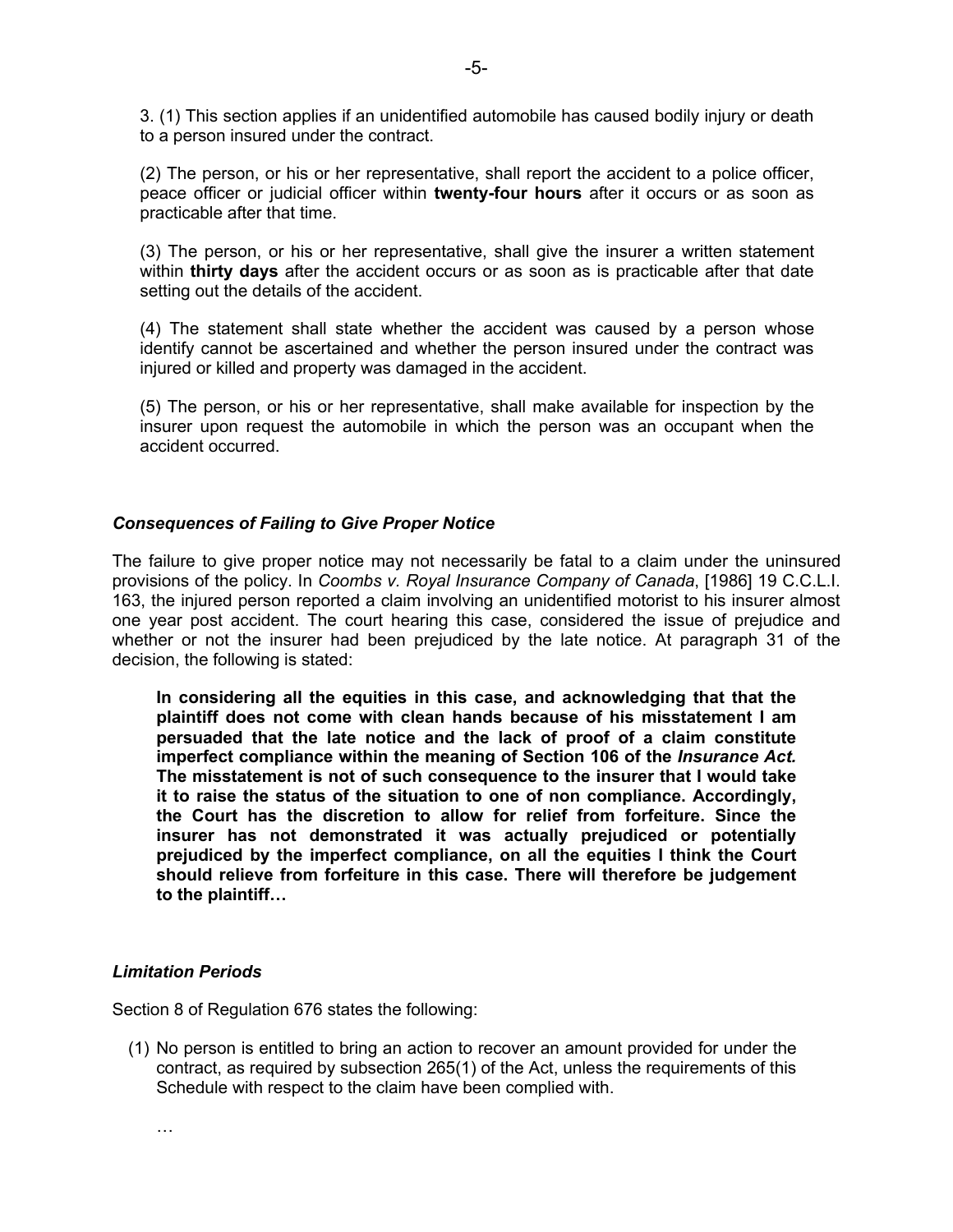(3) An Action or proceeding against an insurer in respect of bodily injury or death, or in respect of loss or damage to property other than the insured automobile or its contents, shall be commenced within two years after the cause of action arises.

## *The 1% Rule and the Loftus Decision*

UAC is not available when the injured person is entitled to recover under the third party liability section of a motor liability policy (the insurance policy of a potential at fault motorist). Section 2(1)(c) of the Schedule states the following:

# **2(1) The insurer shall not be liable to make any payment,**

**…**

### **(c) where the person insured under the contract is entitled to recover money under the third party liability section of a motor liability policy.**

Essentially, this section creates a 1% rule. If the injured person can attach at least 1% liability to another motorist that is insured, the UAC is not available. Pursuant to the joint and several liability provisions of the *Negligence Act*, the injured person may be able to obtain full compensation from that motorist.

It should be noted, however, that this 1% rule only applies to claims against other motorists. It does not apply to claims against taverns or municipalities for example. In the case of a claim against a non motorist, the UAC carrier would be treated simply as a joint tortfeasor. If liability was split 75/25 between the uninsured motorist and the tavern, the UAC carrier would pay 75% of the damages and the tavern would pay 25% of the damages.

It is important to note that this rule does not apply in the case of the OPCF-44R as will be discussed later in this paper.

The one percent rule has given rise to the question as to whether or not the injured person must pursue *every potential* 1% defendant before being able to access the uninsured motorist coverage provisions. The decision in *Loftus v. Robertson* (2009) 96 O.R. (3d) 721, answered this question in the negative. In this regard, the Court of Appeal stated the following at paragraph 35:

**Reading Section 265 of the** *Insurance Act* **and Section 2(1)(b) and (c) of the Schedule in context, we conclude that the phrase "entitled to recover" as it appears in Section 2(1)(b) and (c***)* **of the Schedule means entitled to recover in fact. Moreover, in our view, on a proper reading of these provisions, there is no requirement that an injured insured sue insured potential tortfeasor(s) in order to resort to the uninsured coverage. Rather, an injured insured will be disentitled from recovery under the uninsured coverage in O.A.P. 1 based on the negligence of an insured joint tortfeasor only where the joint tortfeasor's insurer admits liability to pay or where the injured insured obtains a judgment against the joint tortfeasor**.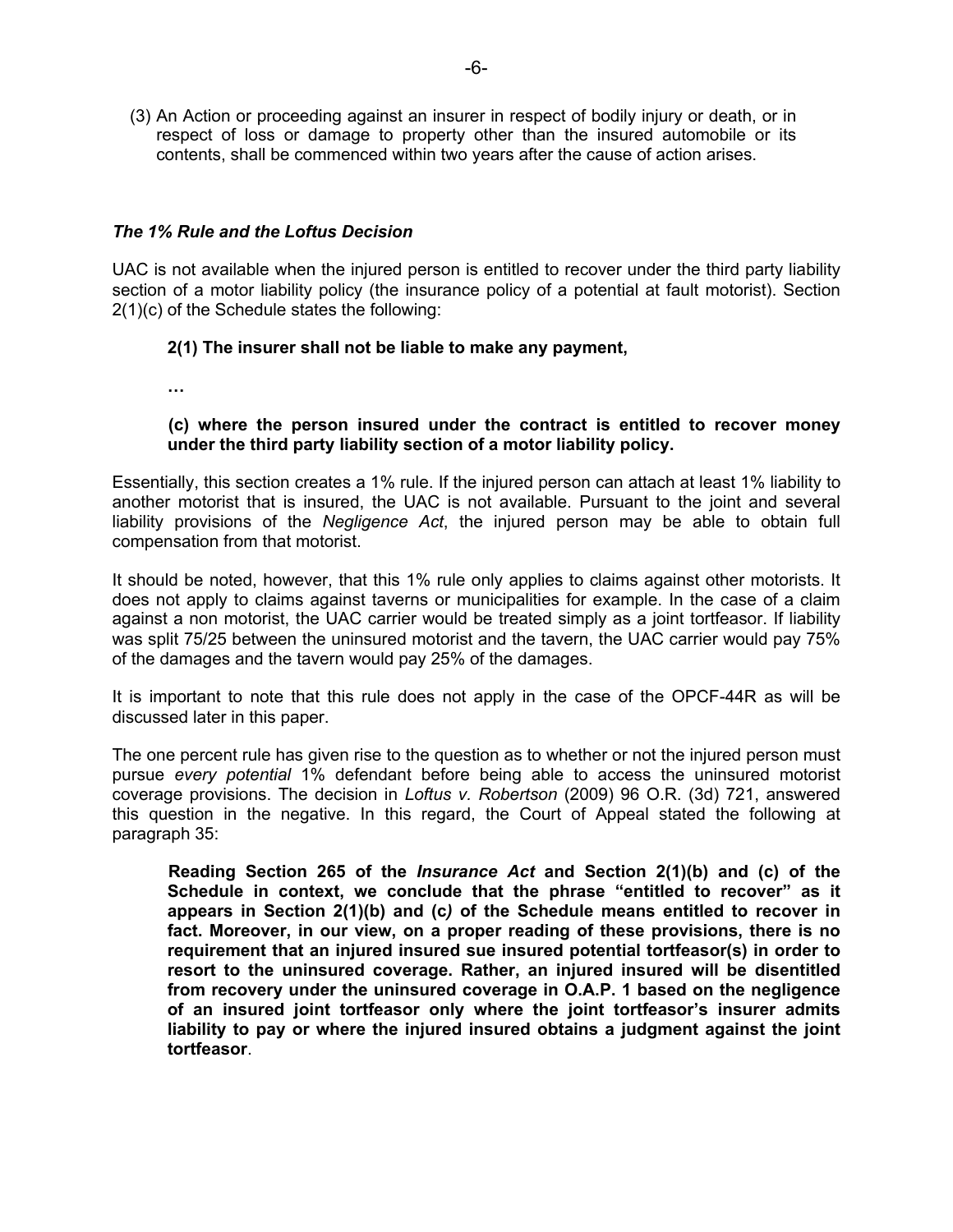### *Dependent Relatives*

In addition to an insured person and his or her spouse, a dependant relative of either can also make a claim under the UAC provisions of the policy. While the term "dependent relative" is defined in the OPCF-44R Endorsement relating to underinsured motorists, there is no definition applicable to UAC.

Generally, the case law suggests that the term "dependent relative" be given a broad interpretation and is not necessarily restricted to "financial need" or being "principally dependent" (see generally the lower court decision in *Pagliarella v. Di Biasa Brothers Inc.* (1989) Carswell Ont. 2317).

# *Standard of Proof – Unidentified Motorist Claims*

Unlike a claim involving an underinsured motorist (OPCF-44R), there is no special or heightened standard of proof in establishing that damages were caused by the negligence of an unidentified motorist for the purposes of UAC. The standard of proof is the balance of probabilities.

## *Amounts Payable*

In Ontario, the limit for uninsured motorist coverage is \$200,000. This is the absolute amount that an insurer can be liable for any one accident regardless of the number of persons injured or killed or the damage to the automobile and contents (see Section 2(1) of Regulation 676).

Accordingly, if there is more than one claimant and the aggregate claims exceed \$200,000 then the claimants must share the \$200,000 on a pro-rata basis depending on the value of their individual claims.

# **UNDERINSURED MOTORIST COVERAGE: OPCF-44R**

An underinsured motorist claim can arise when the at fault driver's third party liability limits are insufficient to compensate the injured person's claim. Common examples of this include:

- Accidents involving multiple claimants all sharing in the at fault driver's limits;
- Accidents involving U.S. motorists with low third party limits, i.e. \$25,000;
- Accidents where the at fault motorist's insurer adds itself as a statutory third party reducing the available limits to \$200,000;
- Accidents involving uninsured motorists where the claim exceeds \$200,000.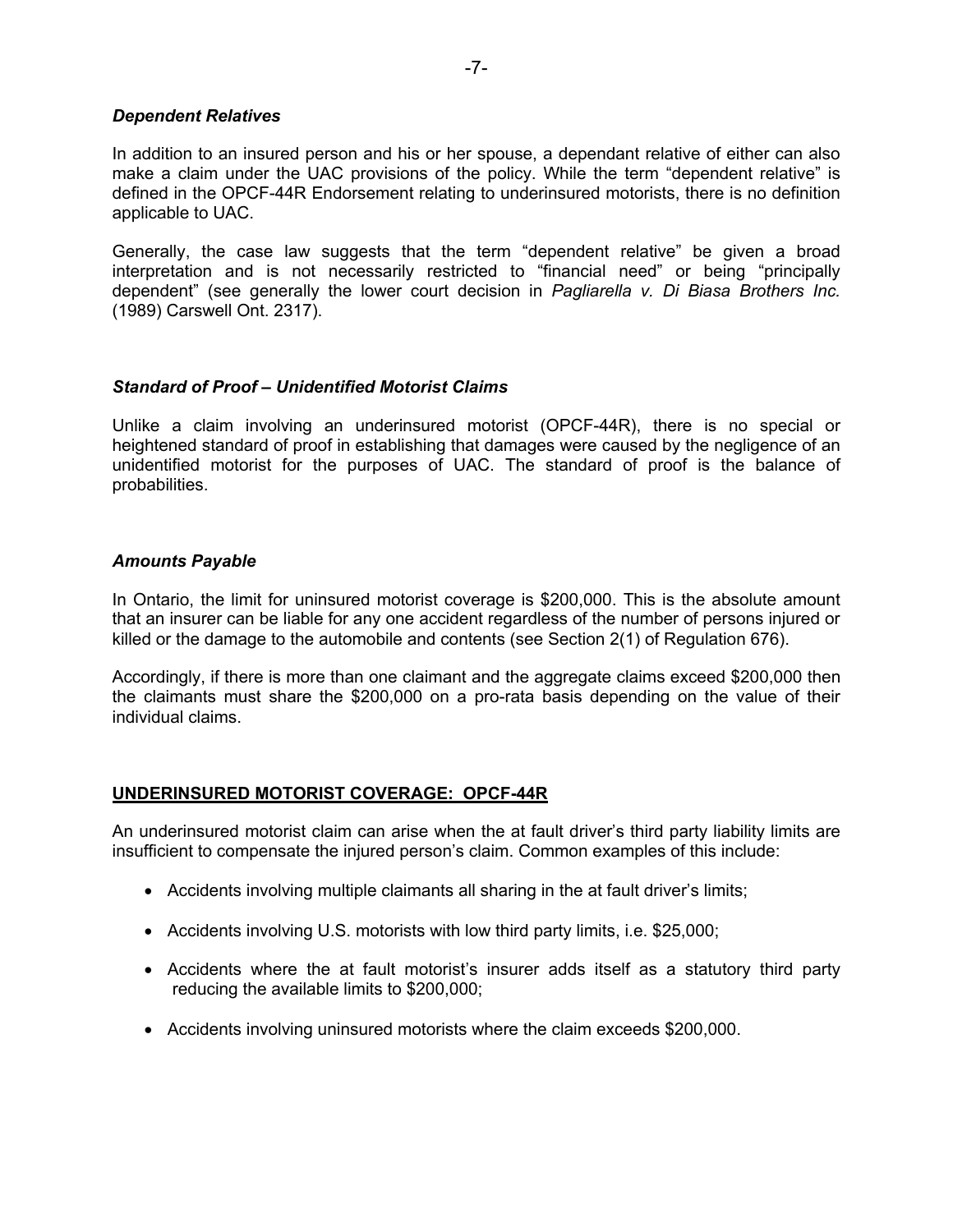Unlike UAC, there is only one document giving rise to underinsured coverage and this is the **Family Protection Endorsement** known as the **OPCF-44R**. This is additional coverage added to the policy in exchange for a higher premium. The OPCF-44R is not a creature of statute. It is an insurance contract and is to be interpreted accordingly. Most, but not all, Ontario Automobile Policies include the OPCF-44R. Typically the limit of the OPCF-44R is the same as the third party liability limits of the policy to which it is attached. Before making a claim, the injured person must establish that the policy under which they are claiming does indeed have the OPCF-44R endorsement.

# **Under Which Endorsement Can an Injured Person Claim?**

Unlike UAC, the OPCF-44R follows the person insured under the endorsement and that person's family and not necessarily the vehicle involved in the accident. Accordingly, whether an occupant of your own vehicle or the occupant of another vehicle or a pedestrian, the claim would be to:

- 1. Your own OPCF-44R;
- 2. The OPCF-44R of your spouse, or
- 3. the OPCF-44R of anyone to whom you would be considered a dependent relative.

Additionally, in certain circumstances a claim may be made to:

1. The OPCF-44R of a company car (with certain restrictions – see OPCF-44R s. 1.6(b))

This is an important distinction often missed by counsel. Accordingly, when dealing with a claim involving a person injured in an accident with an uninsured driver, the following rule applies:

- 1. The uninsured claim is first made under the automobile policy of the vehicle in which the injured person was an occupant;
- 2. The underinsured claim, by contrast, is first made under the injured person's own automobile policy or the automobile policy of a family member (as defined in the endorsement).

This can often result in the need to sue two different automobile insurers for a claim arising out of a single accident.

# **Accessing the Endorsement**

However, it is very important to note that the mere fact that the at fault driver's third party liability limits are insufficient does not necessarily mean that the OPCF-44R will automatically respond. There is only access to the endorsement if the stated third party liability limits of the at fault driver are less than the stated limits of the endorsement. This is set out in Section 4 of the OPCF-44R which states the following: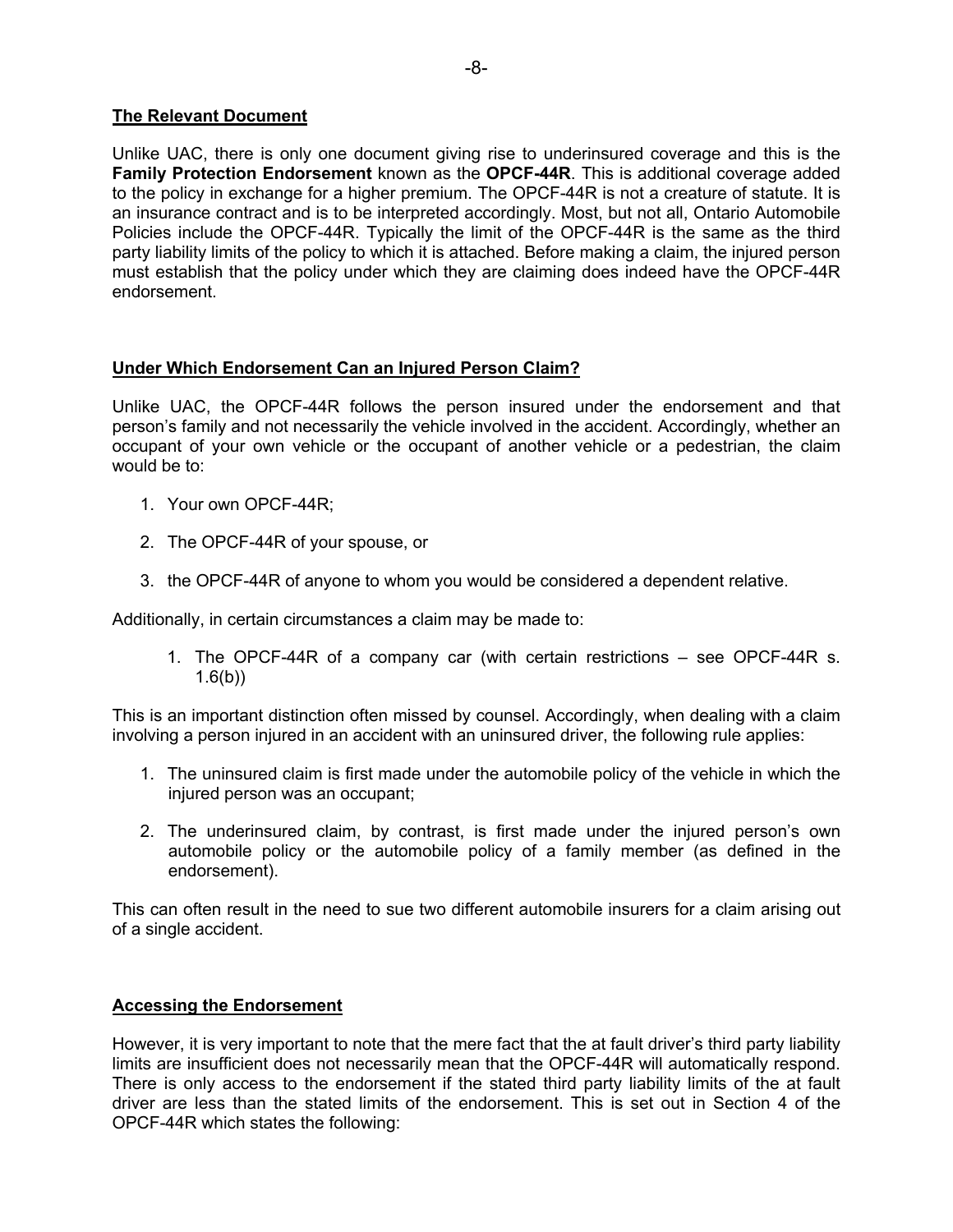**4. The insurer's maximum liability under this change form, regardless of the number of eligible claimants or insured persons injured or killed or the number of automobiles insured under the Policy, is the amount by which the limit of family protection coverage exceeds the total of all limits of motor vehicle liability insurance … of the inadequately insured motorist and of any person jointly liable with that motorist.** 

In other words, there is no access to the OPCF-44R if the third party liability limits of the at fault motorist are the same as the limits of the endorsement. This applies even if the injured person is not receiving the full limits of the third party policy.

# *Multiple Claimants*

For example, in some cases, multiple claimants may have to share pro-rata in the limits of the at fault motorist. If there are two claimants with catastrophic injuries and the insurance limits of the at fault motorist are \$1,000,000, then each claimant (assuming their damages are equal) would only receive \$500,000 from the at fault policy despite the fact that their claims are worth much more.

Under such circumstances, a claimant insured under an OPCF-44R with a \$1,000,000 limit would still not be able to access the endorsement for the difference between the \$500,000 received from the at fault motorist and the \$1,000,000 of the endorsement. This is because the limits of the OPCF-44R and the limits of the at fault motorist are the same.

This principle was upheld by the Ontario Court of Appeal in *Van Bastelaar v. Bentley*, [2011] OJ No. 4666 where it was stated that the underinsurer's obligation to pay under the OPCF-44R does not arise until the total amount of insurance held by the tortfeasor at the moment of the accident is less than the OPCF-44R limit.

# *Amounts Available Under the OPCF-44R*

Where, however, the third party liability limits of the at fault driver are less than the limit of the OPCF-44R, then the Endorsement is available and can be accessed.

In such circumstances, the amount of insurance available would be the difference between the limit of the OPCF-44R and the limits of the at fault motorist. The following examples illustrate this point:

- OPCF-44R limit is \$2,000,000 and at fault motorist limits are \$1,000,000 amount of insurance available under the OPCF-44R would be \$1,000,000.
- OPCF–44R limit is \$1,000,000 and insurer of at fault motorist adds itself as a statutory third party reducing limits to \$200,000 - amount of insurance available under the OPCF-44R would be \$800,000.
- OPCF-44R limits are \$1,000,000 and at fault motorist is from Florida with third party limits of \$25,000 - amount of insurance available under the OPCF-44R would be \$975,000.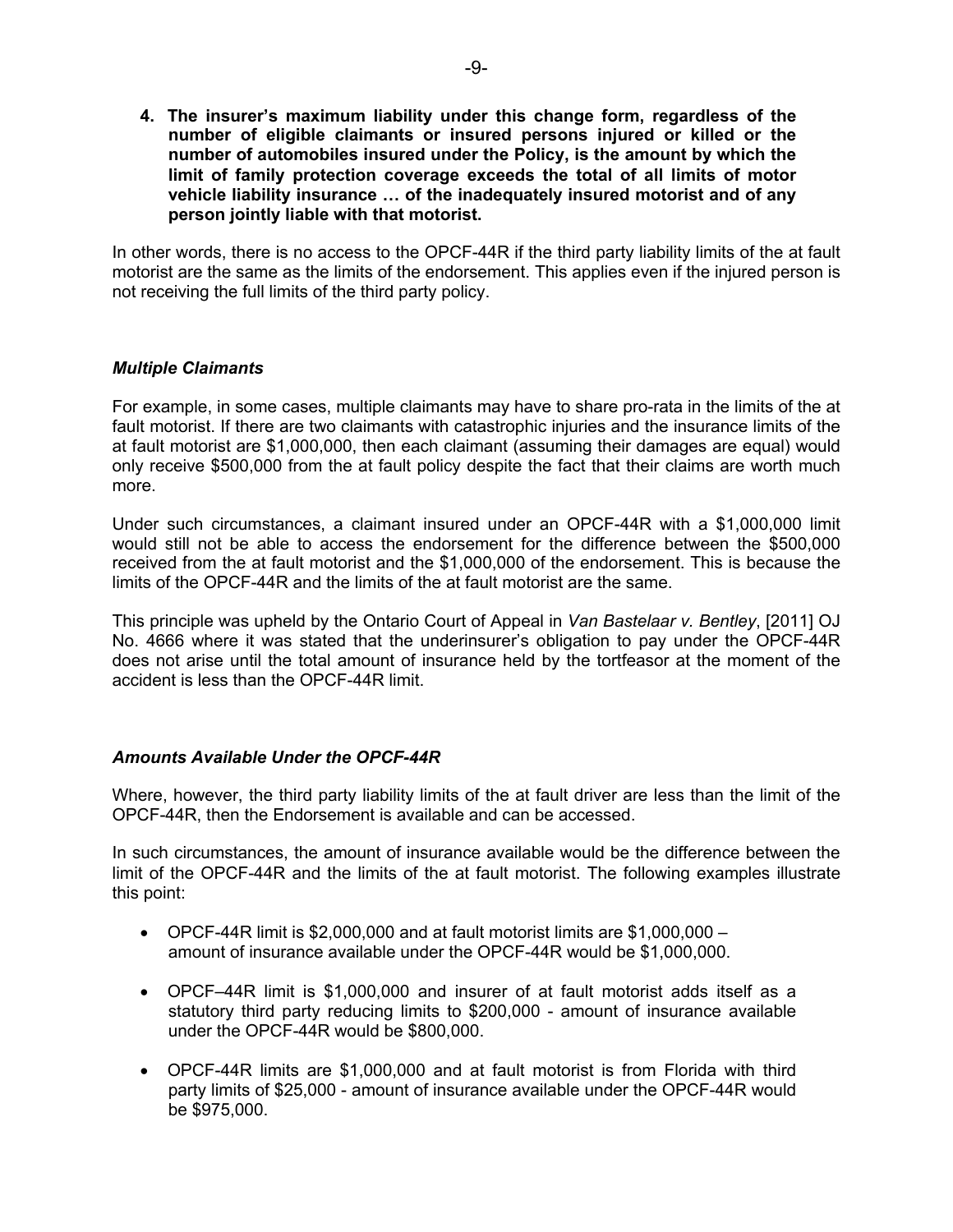In addition, whatever amount is available under the OPCF-44R is payable as excess insurance to what ever amount is actually "received" by the injured person from the third party limits of the at fault motorist. The decision in *McGrath v. Arshad* [2008] O.J. No. 5771, illustrates this point. In that case, the at fault driver had third party liability limits of \$200,000. McGrath had an OPCF-44R with \$2,000,000 limits. Accordingly, the amount available under the OPCF-44R was therefore \$1,800,000. However, there were multiple claimants. The court assumed, for the purposes of the case, that McGrath's share of the \$200,000 limits of the at fault driver would only be \$20,000.

McGrath's OPCF-44R insurer tried to argue that the their obligation to pay under the endorsement was limited to only that portion of McGrath's claim, if any, that exceeded \$200,000 even though McGrath was only receiving \$20,000. The judge hearing the case disagreed and stated:

**…in my view the defendant is required to make up any shortfall between the actual amount a claimant received from an inadequately insured motorist for damages to which the claimant may be legally entitled up to the limit of coverage under the OPCF-44R (in this case, \$1,800,000).**

## **Other Important Issues and Considerations When Making a OPCF-44R Claim**

### *Family Law Act Claimants*

Family Law Act claimants are also permitted to make claims under the OPCF-44R. In this regard, s. 1.3 of the endorsement defines an "eligible claimant" to include:

### **(a) Any other person who, in the jurisdiction in which the accident occurs, is entitled to maintain an action against the inadequately insured motorist for damages because of bodily injury to or death of an insured person.**

### *The 1% Rule*

Unlike UAC, the OPCF-44R can avoid payment if there are other tort feasors with available insurance. This is not limited to only motor vehicles as is the case with UAC. In this regard, Section 7 of the endorsement states the following:

**The amount payable under this change form to an eligible claimant is excess to an amount received by the eligible claimant from any source, other than money payable on death under a policy of insurance and is in excess to the amounts that were available to the eligible claimant from**

**…**

### **(b) the insurers of a person jointly liable with the inadequately insured motorist for the damages sustained by an insured person.**

In other words, not only is the OPCF-44R endorsement excess to the insurance available from the inadequately insured motorist but it is also excess to insurance from any other person jointly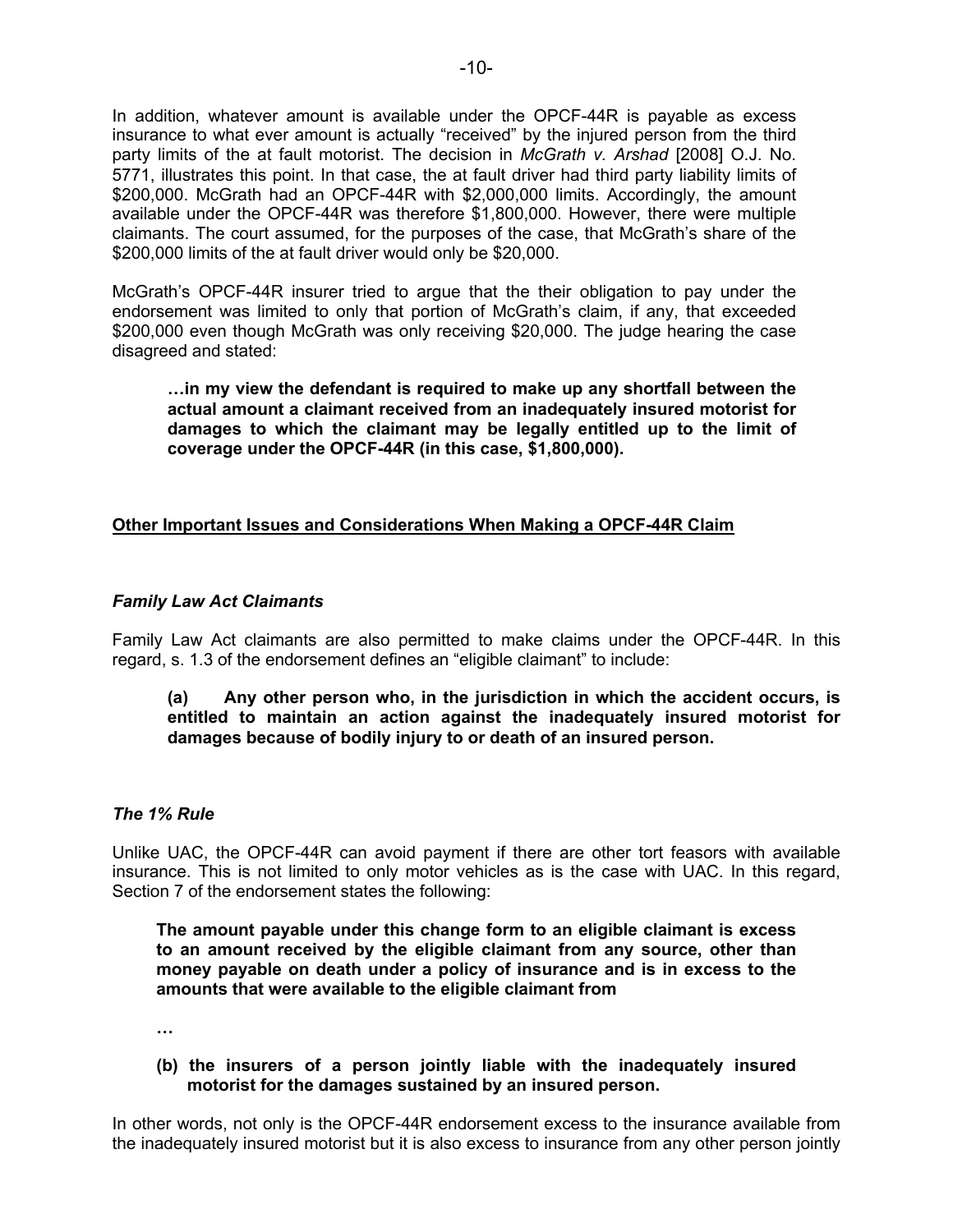liable with the inadequately insured motorist such as a tavern or municipality. This may have the effect of restricting access to the endorsement completely.

## *Standard of Proof – Unidentified Motorist Claims*

The issue of standard of proof under the OPCF-44R is much different than under UAC. Whereas the standard of proof for UAC is the balance of probabilities, the OPCF-44R has added requirements for claims involving unidentified motorists.

In this regard, s. 1.5 of the endorsement states the following:

- **(C) Where an eligible claimant alleges that both the owner and driver of an automobile referred to in clause 1.5(b) cannot be determined, the eligible claimant's own evidence of the involvement of such a vehicle must be**  *corroborated* **by** *other material evidence***; and**
- **(D) "Other material evidence" for the purposes of this section means**
	- **(i) independent witness evidence, other than evidence of a spouse as defined in Section 1.10 of this change form or a dependent relative as defined in Section 1.2 of this change form;**
	- **(ii)** *physical evidence* **indicating the involvement of an unidentified automobile.** [emphasis added]

In the decision in *Featherstone v. John Doe*, [2013] O.J. No. 2541, the plaintiff claimed that she was forced off the road by an unidentified driver. Importantly, there was no contact between the two vehicles. The only physical evidence at the scene consisted of the plaintiff's own tire marks leaving the roadway.

The OPCF-44R carrier brought a motion to dismiss the claim against the endorsement on the basis that there was insufficient "physical evidence" to support the plaintiff's allegation regarding an unidentified motorist.

In dismissing the insurer's motion, the judge found that "physical evidence" does not require that the evidence emanate from the other vehicle. So long as the physical evidence "indicates" the involvement of another vehicle, it will suffice.

### *Notice Provisions*

Section 15 of the OPCF-44R endorsement requires the following by way of notice to the insurer:

- 15. The following requirements are conditions precedent to the liability of the insurer to an eligible claimant under this change form:
- (a) The eligible claimant shall promptly give written notice with all available particulars, of any accident involving injury to or death of an insured person and of any claim made on account of an accident;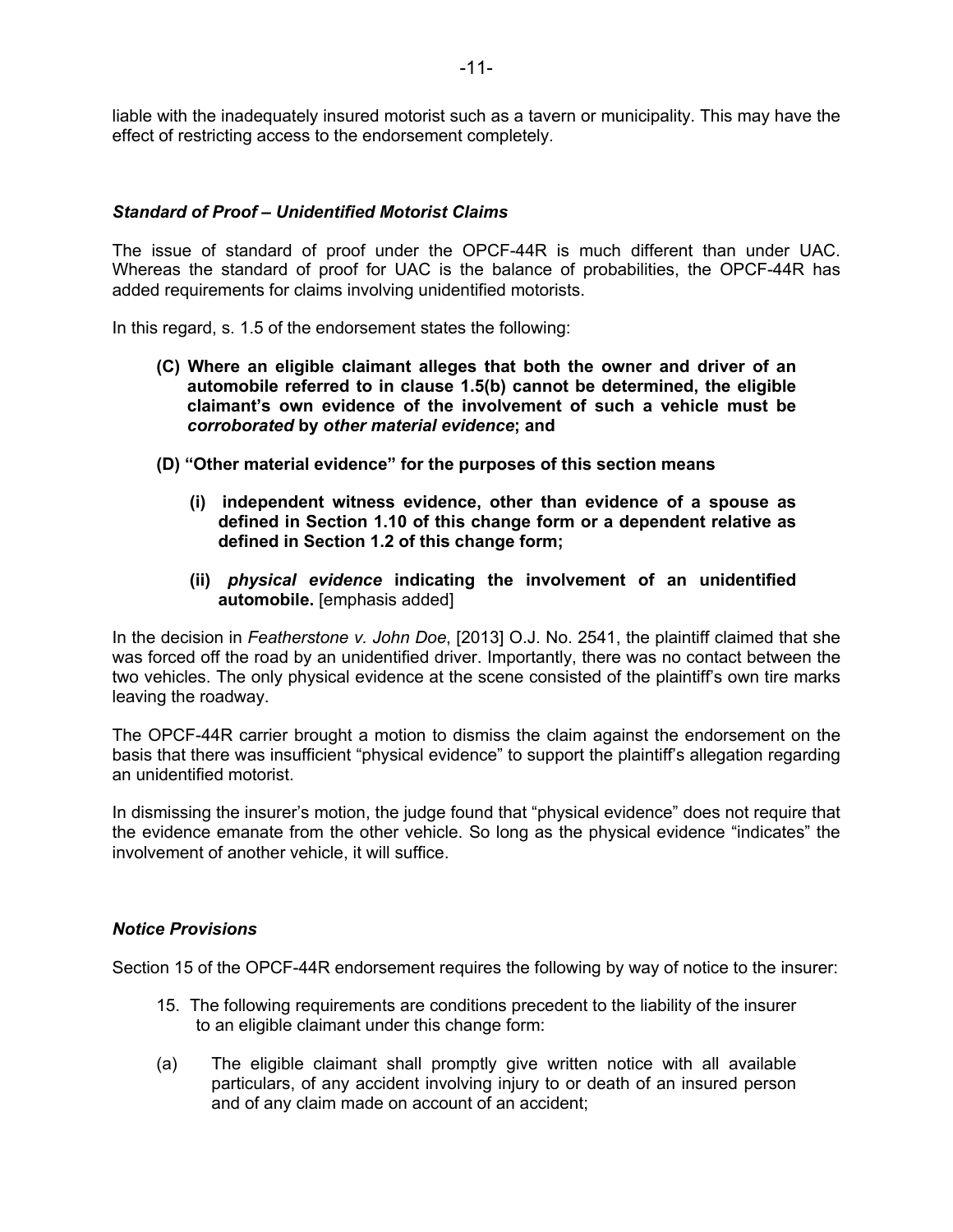- (b) The eligible claimant shall, upon request, provide details of any policy of insurance other than life insurance to which the eligible claimant may have recourse;
- (c) The eligible claimant and insured person shall submit to examination under oath and shall produce for examination at such reasonable place and time as is designated by the insurer or its representatives, all relevant documentation in their possession or control, and shall permit extracts and copies of them to be made.

The endorsement also requires an eligible claimant to deliver a copy of the Statement of Claim issued against a culpable defendant and further that **action under the OPCF-44R be initiated within 12 months and/or no later then two years.** (But see discussion of Limitation Period below)

## *Dependent Relative*

Unlike uninsured motorist claim, the OPCF-44R does specifically define dependent relative as follows:

- 1.2 "Dependent Relative" means:
	- (a) a person who is principally dependent for financial support upon the named Insured or his or her spouse and who is
		- (i) under the age of 18 years;
		- (ii) 18 years or over and is mentally or physically incapacitated;
		- (iii) 18 years or over and in full time attendance at a school, college or university.
	- (b) a relative of the named insured or of his or her spouse, who is principally dependent on the named insured or his or her spouse for financial support;
	- (c) a relative of the named insured or of his or her spouse, who resides in the same dwelling premises as the named insured;
	- (d) a relative of the named insured or of his or her spouse, while an occupant of the described automobile, a newly acquired automobile or a temporary substituted automobile as defined in the policy.

BUT – subsection 1.2 (c) and 1.2 (d) apply only where the person injured or killed is not an insured person as defined in the Family Protection coverage of any other policy of insurance or does not own, or lease for more than 30 days an automobile which is licensed in any jurisdiction in Canada where family protection coverage is available.

Importantly, a dependent relative under the OPCF-44R need only live in the same residence as the insured person in order to be eligible. That relative need not be financially dependent on the insured person. This would appear to be an extension of coverage different than coverage for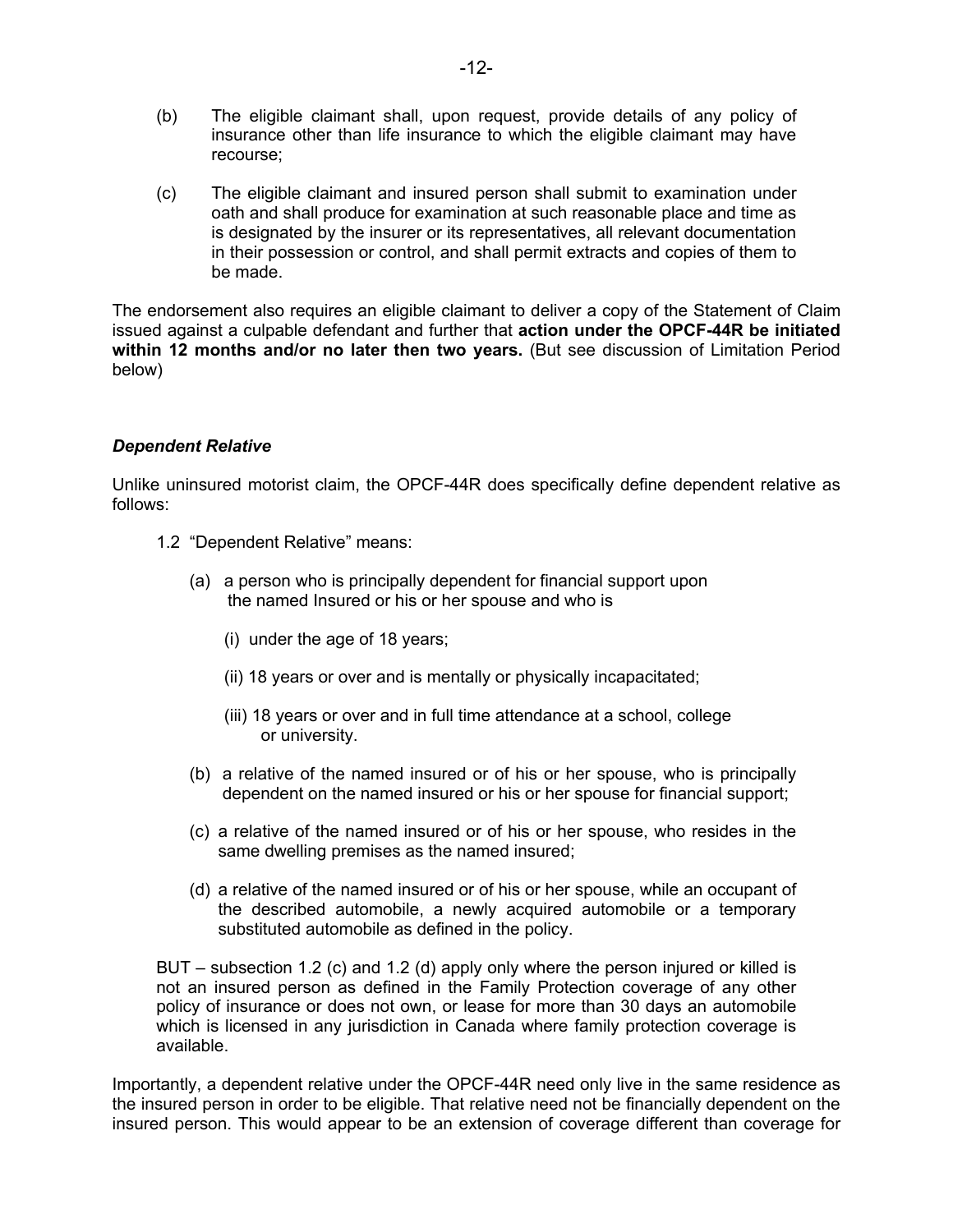dependent relatives under the UAC. (See paragraph 39 of *Gardiner v. MacDonald Estate*, 2014 ONSC 227.)

### *Limitation Periods*

In a recent Court of Appeal decision in *Schmitz v. Lombard General Insurance Company of Canada,* [2014] O.J. No. 531 the court unanimously held that the limitation period for an underinsured claim begins to run the day after the demand for payment from the OPCF-44R insurer is made. The court analyzed the discoverability provision in Section 17 of the OPCF-44R and Section 5 of the *Limitation Act* and concluded that the *Limitation Act* did apply. Applying the discoverability principle, it was held that the plaintiff does not realize a loss until the demand for indemnity under the OPCF-44R is made, and is rejected. Specifically, the court held that the claimant suffers a loss "caused by" the OPCF-44R insurer's omission in failing to satisfy the claim for indemnity the day after the demand for identification was made.

Application for leave to appeal to the Supreme Court of Canada was dismissed without reasons.

The practicable consequences of this decision may be that there is effectively no limitation period for claims under the OPCF-44R. The OPCF-44R does not require a plaintiff to demand payment of the excess coverage at any particular time.

### *Costs*

There has always been some uncertainty as to whether or not costs are payable pursuant to a claim under the OPCF-44R. This arises from Section 6 of the endorsement which states the following:

**The amount payable to an eligible claimant under this change form shall be calculated by determining the amount of damages the eligible claimant is legally entitled to recover from the inadequately insured motorist …** [emphasis added].

However, once a lawsuit is commenced against the OPCF-44R carrier, an argument can be made for costs pursuant to the provisions of the *Courts of Justice Act.* 

### *Personal Liability Umbrella Policies (PLUPs)*

The courts of held that Personal Liability Umbrella Policies (PLUPs) are **not** part of a motor vehicle liability policy and are **excess** insurance to the OPCF-44R. Accordingly, a person injured by the negligence of an underinsured motorist would first claim against their OPCF-44R before being able to access the PLUP (see *Keelty v. Bernique* [2002] O.J. No. 83 (ONCA) and *Heuvelman v. White* [2004] O.J. No. 4342 (ONCA)).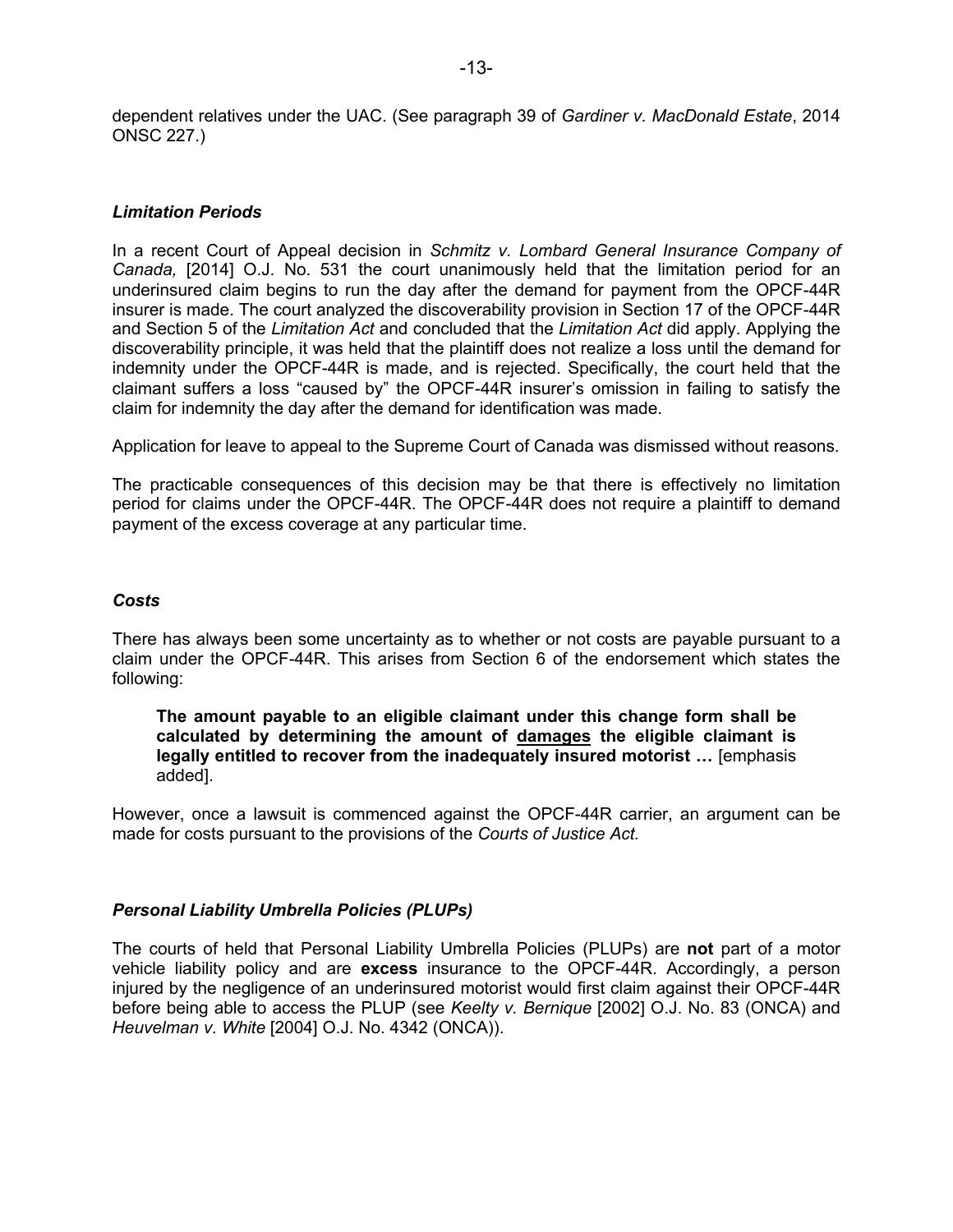### **OFF COVERAGE POSITIONS**

When an insurer takes an "off coverage" position, the impact can be as equally detrimental for the plaintiff as it is for the person who has been denied coverage.

In this regard, consider the case of a pedestrian (with no access to uninsured or underinsured coverage) who is catastrophically injured in a motor vehicle accident. Assuming, the at fault driver had insurance with third party liability limits of \$1,000,000, this would be the amount that would be available to the plaintiff as compensation. However, if the insurer were to take the position that its insured driver was in breach of the policy at the time of the accident, it could move to add itself as a Statutory Third Party and thereby reduce the amount of insurance available to the plaintiff to \$200,000 (the statutory minimum).

Under such circumstances, can the plaintiff challenge the insurer's decision and add the insurer as a defendant in the lawsuit. Traditionally, the answer is no. This is essentially a contract (coverage) dispute and there is no privity of contract between the plaintiff and the insurer. The plaintiff did not pay a premium to the insurer. By law, the insurer's only obligation to the plaintiff is to make available the statutory minimum limits of \$200,000.

The only recourse for a plaintiff who wanted to challenge the insurer's off coverage position is to obtain a judgment against the at fault motorist and then commence an application against the insurer under s. 258(1) of the *Insurance Act*. Only then could the plaintiff challenge the insurer's off coverage position.

The recent decision in *Williams v. Pintar* [2014] O.J. No. 1267, however, may change this procedure going forward. In this case, the insurer of the at fault motorist (Jevco) added itself as a statutory third party. The at fault motorist did not defend the action and was noted in default. The plaintiff then moved to amend the Statement of Claim to add Jevco as a defendant to the action and to claim declaratory relief against Jevco that it be obligated to pay the plaintiff any amount found owing by the at fault motorist.

Jevco's main defence to the motion was that there was no cause of action between the plaintiff and Jevco until the plaintiff obtained a judgement against the at fault motorist. While the Master hearing the motion agreed with this in principle, he still found that it was appropriate to add Jevco as a defendant in the main action. This provided the parties with a more efficient means of resolving the coverage issue and was not contrary to the principles of s. 258(1) of the *Insurance Act.* 

While this was only a motion to amend pleadings, it does provide some authority to permit a plaintiff to at least challenge the insurer's off coverage position by adding that insurer as a defendant in the main action.

### **CONCLUSION**

The law involving uninsured, unidentified and underinsured motorist claims remains as complicated today as it was when it was first introduced in Ontario more than 35 years ago. While the general principles remain relatively straight forward, to provide adequate compensation to motor vehicle accident victims, the infinite factual circumstances to which the law applies has given rise to a body of case law that can be confusing to even the most experiences lawyers and judges. Accordingly, it is imperative that lawyers practicing in this area